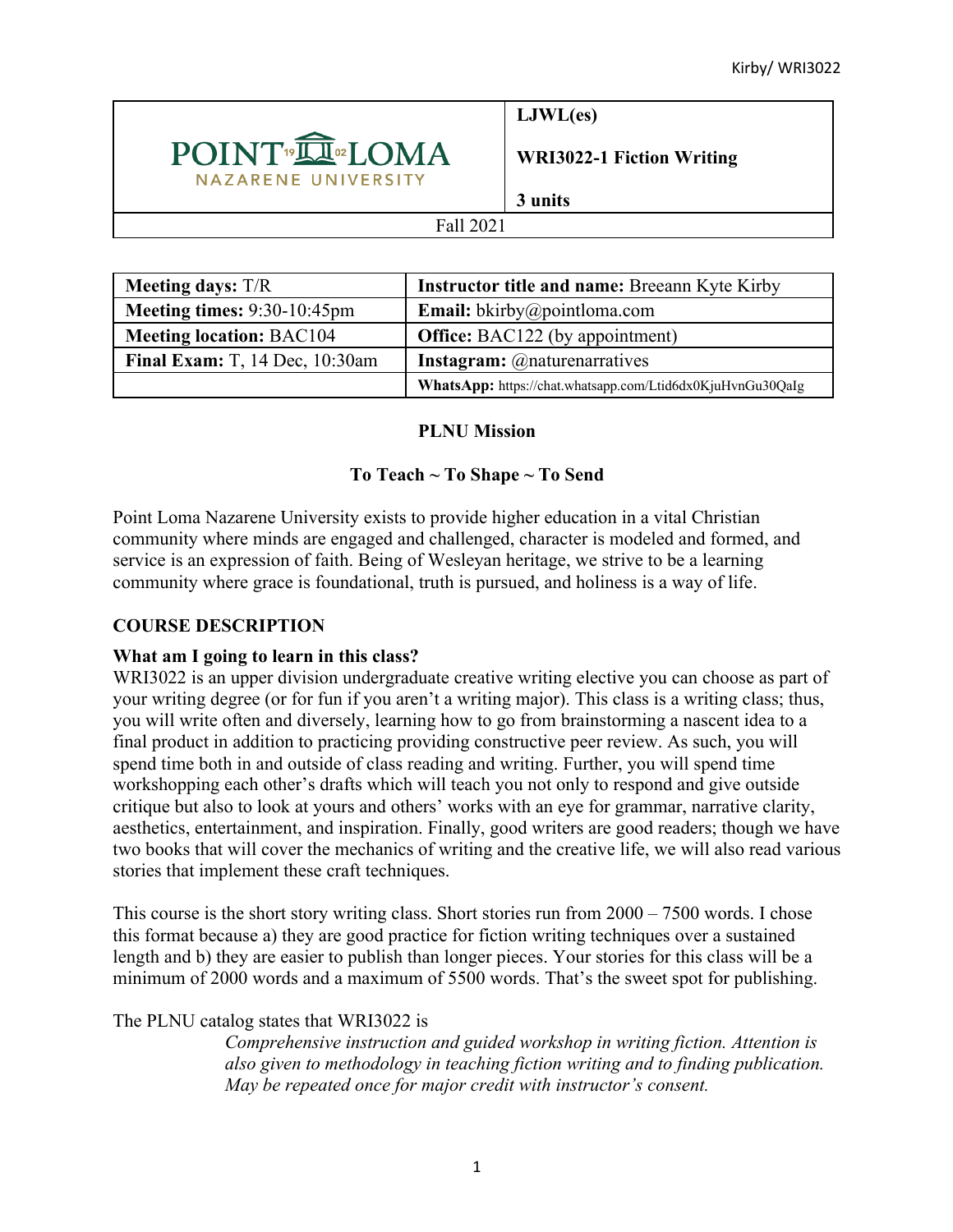# **PROGRAM AND COURSE LEARNING OUTCOMES**

The **Writing Program Learning Outcomes** are as follows:

- 1. Apply artistry and advanced skills in various forms and genres of writing;
- 2. Demonstrate knowledge of the conventions and terminology of various forms and genres of writing;
- 3. Engage in writing and editorial processes in a professional environment;
- 4. Present written work to live audiences, demonstrating strategies for audience engagement and oral communication.

During the course of the semester, we will touch on aspects of all five of these outcomes. The specific **Course Outcomes** are as follows:

- 1. Gain a broader understanding and appreciation of intellectual/cultural activity.
- 2. Develop creative capacities.
- 3. Develop in expressing yourself orally or in writing.
- 4. Develop specific skills, competencies, and points of view needed by professionals in the field most closely related to this course.

# **Why do I have to take this course?**

You are taking this course because you need a writing elective for your major OR because you want to write fiction.

# **REQUIRED TEXTS AND RECOMMENDED STUDY RESOURCES**

# **Where do I have to spend my money for this class?**

- 1. Burroway, Janet *Writing Fiction* ISBN: 9780226616698
- 2. Shawl, Nisi and Cynthia Ward *Writing the Other* ISBN: 9781933500003
- 3. Printouts from Canvas as well as your essays—plan accordingly (about \$50-\$75)
- 4. Various office supplies (lined paper, highlighters, pens, stapler, Scotch tape);
- 5. (Optional) Notebook/Journal for in-class free writing.

*\*\*In the interest of lightening the financial burden of college education, I have placed our additional readings on Canvas rather than constructing a course reader. You must read this material before class AND either bring in printouts of the pages or a NON CELL PHONE device to read them on. If you do not, I will sweetly ask you to leave class to retrieve the materials (including books on the days we read the above books). Point Loma Nazarene University, as a non-profit educational institution, is entitled by law to use materials protected by the US Copyright Act for classroom education. However, any use of those materials outside the course may violate the law.\*\**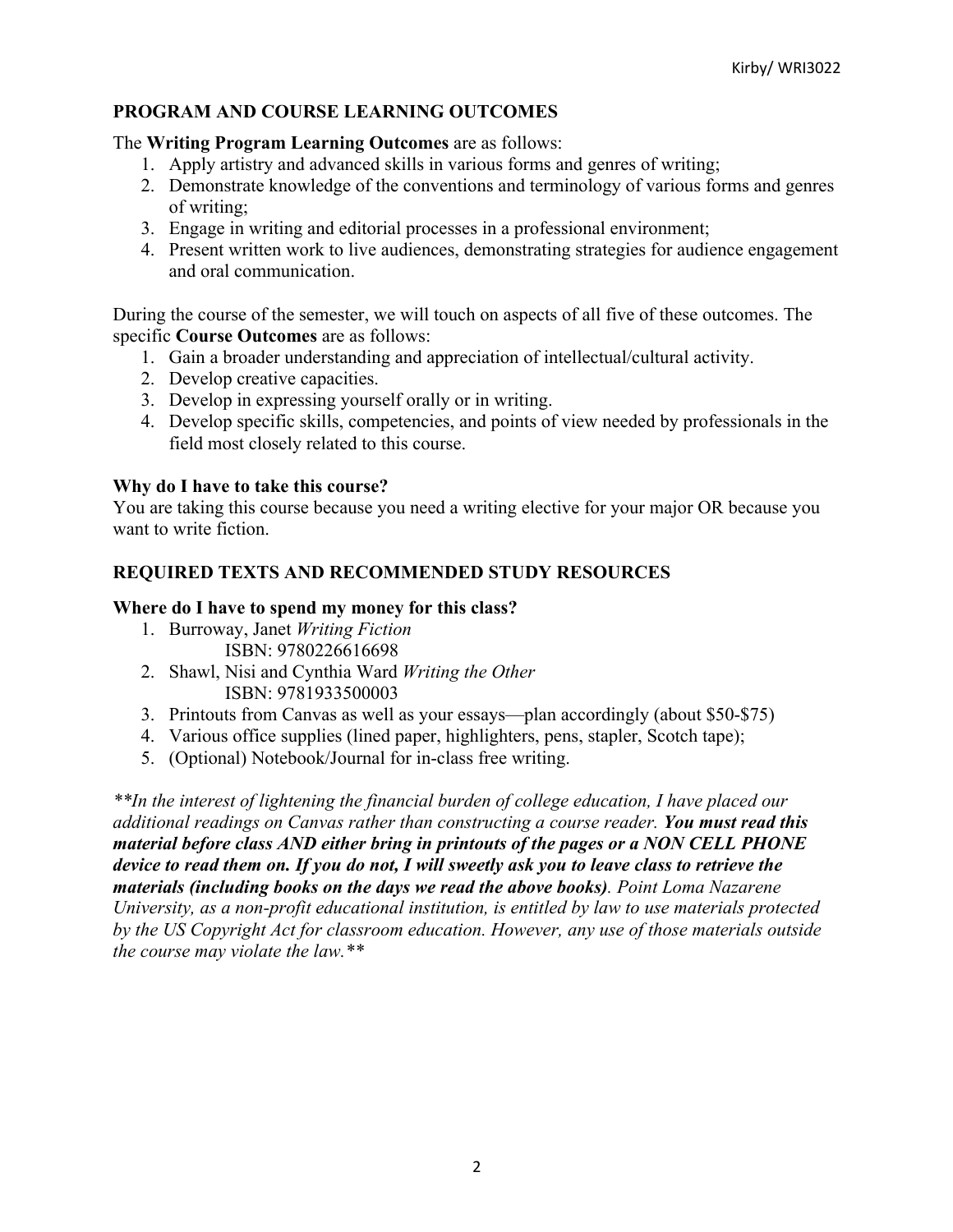# **COURSE CREDIT HOUR INFORMATION**

While, I have listed the assignments as percentages of your grade, I also have determined how long it should take for you to complete each one. For example, I expect each contract writing and review to take no more than 30 minutes; thus, I've allotted 1 hour for you to do these two things. To meet accreditation, you are expected to spend  $112.5 - 125$  hours on this course ( $\sim$ 37.5 hours per unit). Below is the breakdown of hours to reach that goal:

| <b>Hours</b>       | <b>Activity</b>                     |     |
|--------------------|-------------------------------------|-----|
| 15                 | Reading                             |     |
| 29                 | Class Participation (including      |     |
|                    | meeting, workshop, and listening to |     |
|                    | lectures)                           |     |
| 73.5               | Assignments                         |     |
|                    | Contract                            |     |
|                    | <b>Stories</b>                      | 15  |
|                    | Revision                            | 3   |
|                    | One B-project                       | 5   |
|                    | Critique Letters                    | 40  |
|                    | One A-project                       |     |
| <b>TOTAL HOURS</b> | Final                               | 2.5 |
| 117.5              |                                     |     |

Of course, some of you will take shorter or longer to do a particular activity (and if you are a Ccontract you will do fewer things; if an A-contract, more). The goal here isn't to be perfectly accurate, just fair in assessment of how long an activity should take you. I will not be giving partial credit for activities: you either get full credit or not at all (in which case, I will give you an opportunity to try again).

# **ASSESSMENT AND GRADING**

## **How do I pass this class?**

- 1. Come to class
- 2. Do all the assignments
- 3.Turn them in on time

## **What does that look like?**

This is an upper division writing class. As such, you will read some and write A LOT. I have accounted for the reading and writing in the hours you must spend to meet the required 112.5 - 125 hours for this course. Like all of 2020 and 2020+ (aka SP21), this semester will probably be a bit like a rollercoaster. You will get the benefit from this course in proportion to how much you engage with the content. I expect you to read, engage with the texts, having thoughts and constructive feedback about them, and to write both your stories as well as letters about your colleague's stories. This isn't to scare you but to let you know the pacing of the course.

## *ALL assignments are due in PAPER copy the day of class unless you are specifically directed otherwise.*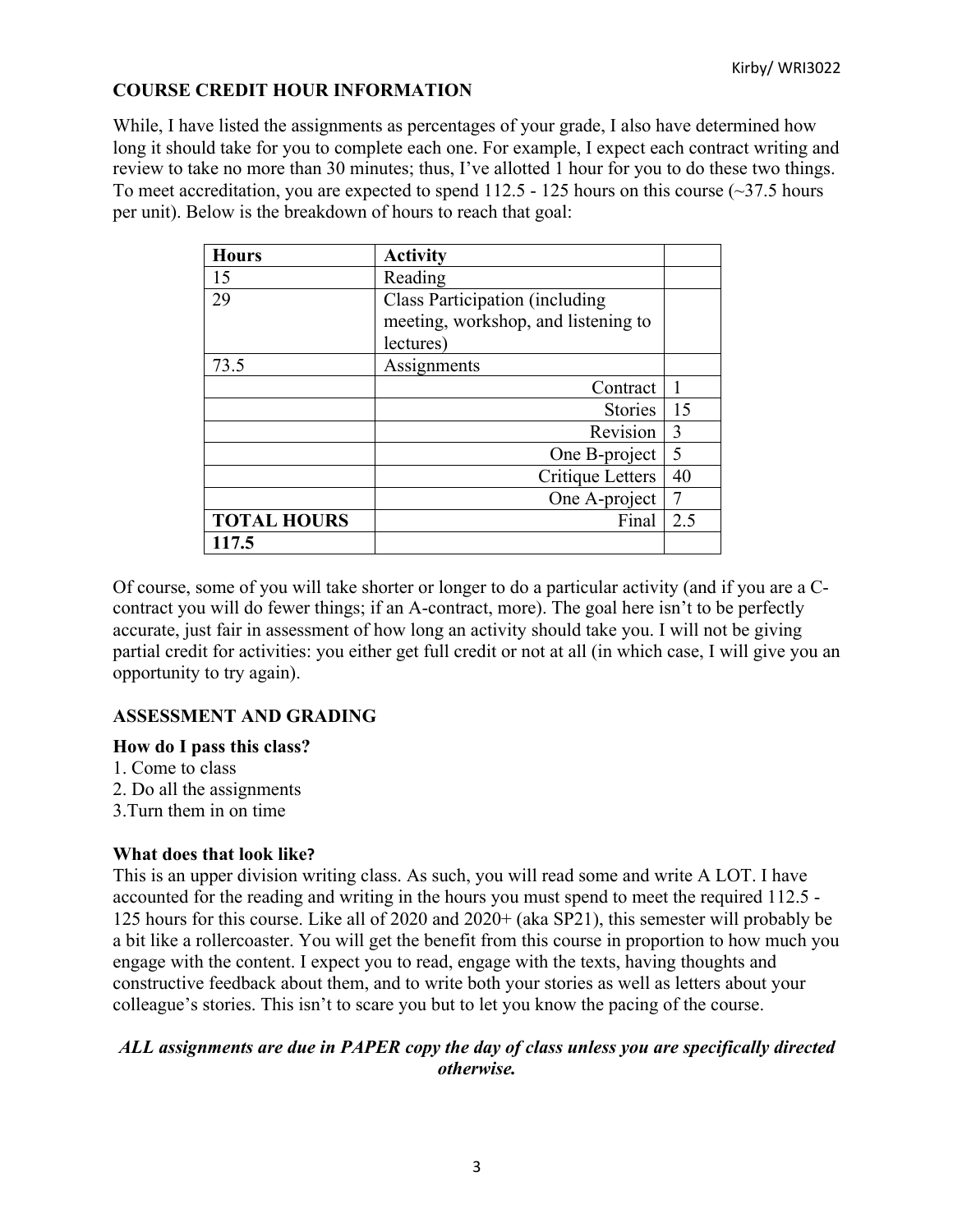## **Since the some of the writing is stuff I made up and others is critique of my classmates' fiction short stories does that mean what I write can be some sort of stream of consciousness string of words I put down five minutes before it was due?** Nope.

Unless done as an in-class free-writing exercise, anything you submit to me needs to be

- a. Typed and double spaced in the appropriate format (the default is MLA);
- b. Demonstrate you have been thinking about the problem/topic you are writing about;
- c. Be free of typos.

## **Do I have to have perfect grammar or you will fail me?**

No. Typos are not grammar mistakes. Typos are ignoring the things that you already do proficiently in your writing on social media, email, and texting. Things like not putting a period at the end of a sentence Or not capitalizing my name, which is breeann Kirby (another typo is spelling my name wrong—or your name, for that matter). Or when you are writing.<sup>1</sup> You need to have complete thoughts. Typos are one of my HUGE pet peeves. They are not just mistakes but a sign of disrespect to me and your peers who will be working with your writing. Most typos can be easily caught if you read through your writing at least once before you turn it in (pro tip: read your paper out loud. You'll catch a lot of stuff that way.) Because no one is a perfect proofreader, I will allow one typo every page (meaning if you have a five-page paper, you may have up to five typos total on any of the pages in that work).

## **What are the specific assignments?**

- **Reading Log/Exploratory Journal (10%):** You will carefully read (and annotate) every text assigned for this course, completing a reading log entry of at least ten take-aways for each day's assigned entry. Also, in this journal, you will keep all of your free-writing to the prompts that I will give you each class.
- **Portfolio of Writing (43%):** This will be a collection of what you have written over the semester (you will keep it in the pocket folder you had to buy). Keep everything unless told not to. The Portfolio will contain:

Three short stories (15%): Over the course of the semester, you will write three original short stories of 2000 – 5500 words.

\*/\*\*Revised short story  $(+3\%)^2$ : This will be a revision of a short story of your choice.

Copies of **your** responses to your peers' stories  $(25%)$ : These will be  $250 - 400$ words each. You should have about 36 (three for each classmate) of these by the end of the semester.

Reading Log/Exploratory Journal

**Workshop (15%):** We will do workshops as a whole class throughout the semester. You will be responsible for printing copies of your own stories for everyone in the class, including me (about 14). During workshops, we will thoroughly read, mark up, and discuss your stories. Your workshop grade will be based on your **written critiques (25% in portfolio grade)** as well as active participation and engagement with your peers' works.

**Final Exam (10%):** For your final, you will give a practiced, polished reading of a story from

<sup>&</sup>lt;sup>1</sup> Note the three typos here.

<sup>&</sup>lt;sup>2</sup> \* and \*\* denote B- and A-level work, respectively.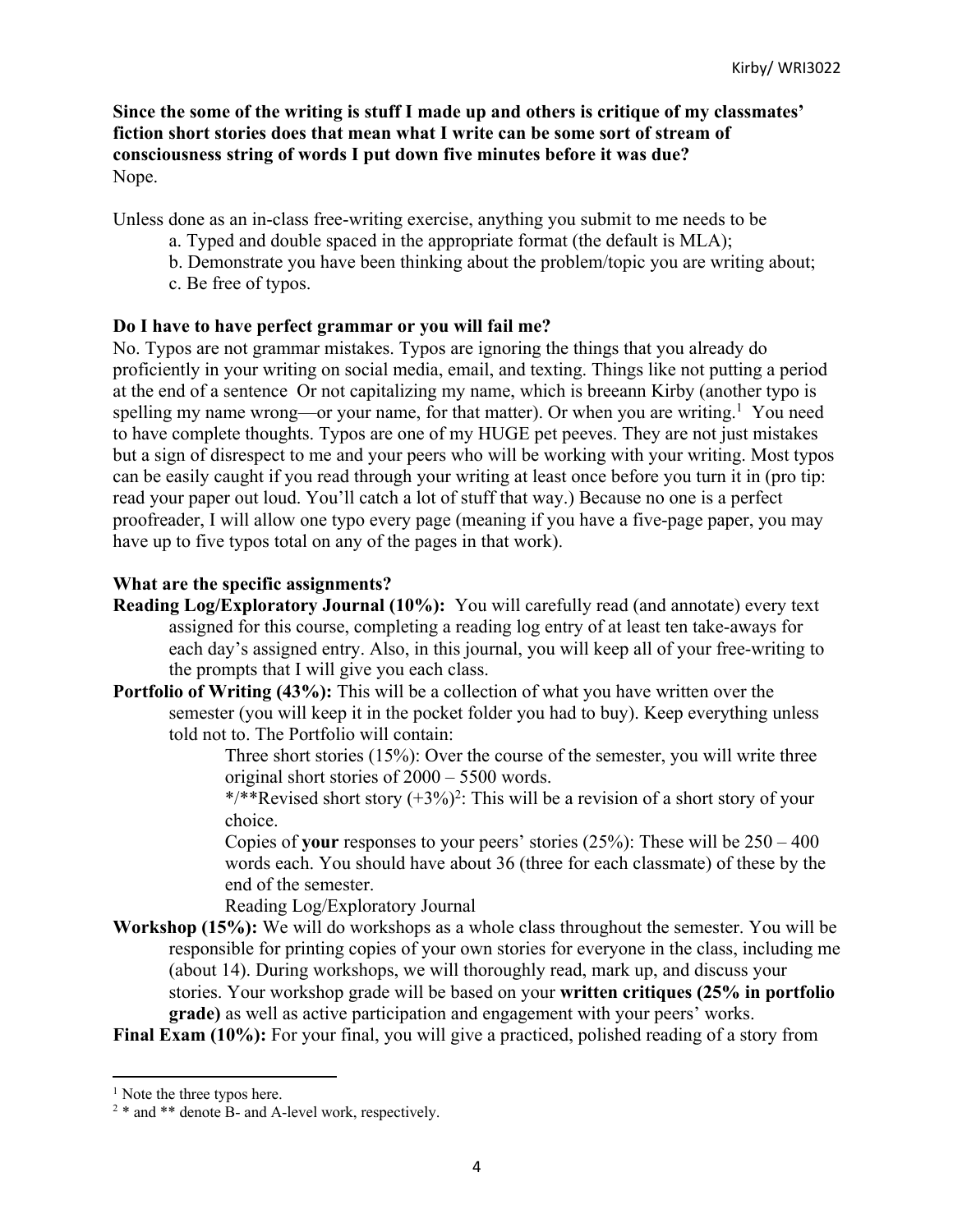your Portfolio. You will be graded on the quality of your introduction to and delivery of the story. Successful completion of this class requires taking the final examination on its scheduled day. No requests for early examinations or alternative days will be approved.

## **\*B-Projects (each worth 7%):**

**\*Lead Class Discussion:** Some of you may choose to lead the class in discussing one of the fiction stories we will read, connecting to the principles of writing covered in Burroway's or Shawl/Ward's texts. If you do, you will place these notes in your portfolio.

**\*Three Journals for Publication:** Browse the lists of literary journals on www.pw.org. Visit some journals' websites, read sample stories, and look at their submission guidelines. Choose three journals that seem to fit your own or a classmate's aesthetic. On presentation day, come to class prepared to give a short talk about each journal you've chosen. Your presentation should include a handout that gives your classmates an overview of each magazine's aesthetic (including preferred writing styles), masthead (relevant editors), past writers of note (if any), submission guidelines, web address, and contact info. This may be a print journal or an online journal.

**\*Present Writing Craft Book:** From a list I've compiled, you will choose, read, and then present to the class another book on the writing craft.

## **\*\*A-Projects (each worth 8%):**

**\*\*Daily Pages:** For one month (31 days) you will write three pages or 750 words daily. These are free-writes to clear the "junk" out of your head; you can use it work on ideas, vent, meditate, whatever you want. I will not read them. It is the practice and act of writing that matters. I suggest you try www.750words.com as your way to accomplish this assignment (you get one month free). Each week, you will send me a screen shot of the diagnostic page that shows completed days or show me your numbered handwritten pages.

**\*\*Journal Submission:** On the final day of class, you will bring one complete literary journal submission that we will mail together (or give me evidence of online submission before our final meeting). I will give you instructions and advice on cover letters/emails and other technical details of submissions later in the semester. For now, concern yourself with writing and revising to make your stories as good as they can be.

**\*\*Present on a Published Writer:** Find a published writer whose style is similar to yours. Read some of his/her work. Present to the class the strategies the writer employs that makes his/her work similar to yours, the sort of craft he/she employs, and ways you can "steal" from their work to better your own writing.

Effective learning happens in a dynamic environment. Therefore, you must interact with the instructor and the other students regularly. If you wish to earn your participation grade, you must have a good attitude; you must read all of the readings; you must do the participation assignments on Canvas or in class; and you must speak out. Make it your goal to come up with one good thought for class meeting and to share it. Use of cell phones will not be permitted unless you have an academic accommodation OR I give you specific permission. **If you use your device to disengage from course discussion, I will sweetly ask you to leave that day and try again next time.**

*\*For all of these assignments, further instructions will be given on Canvas and/or in class\**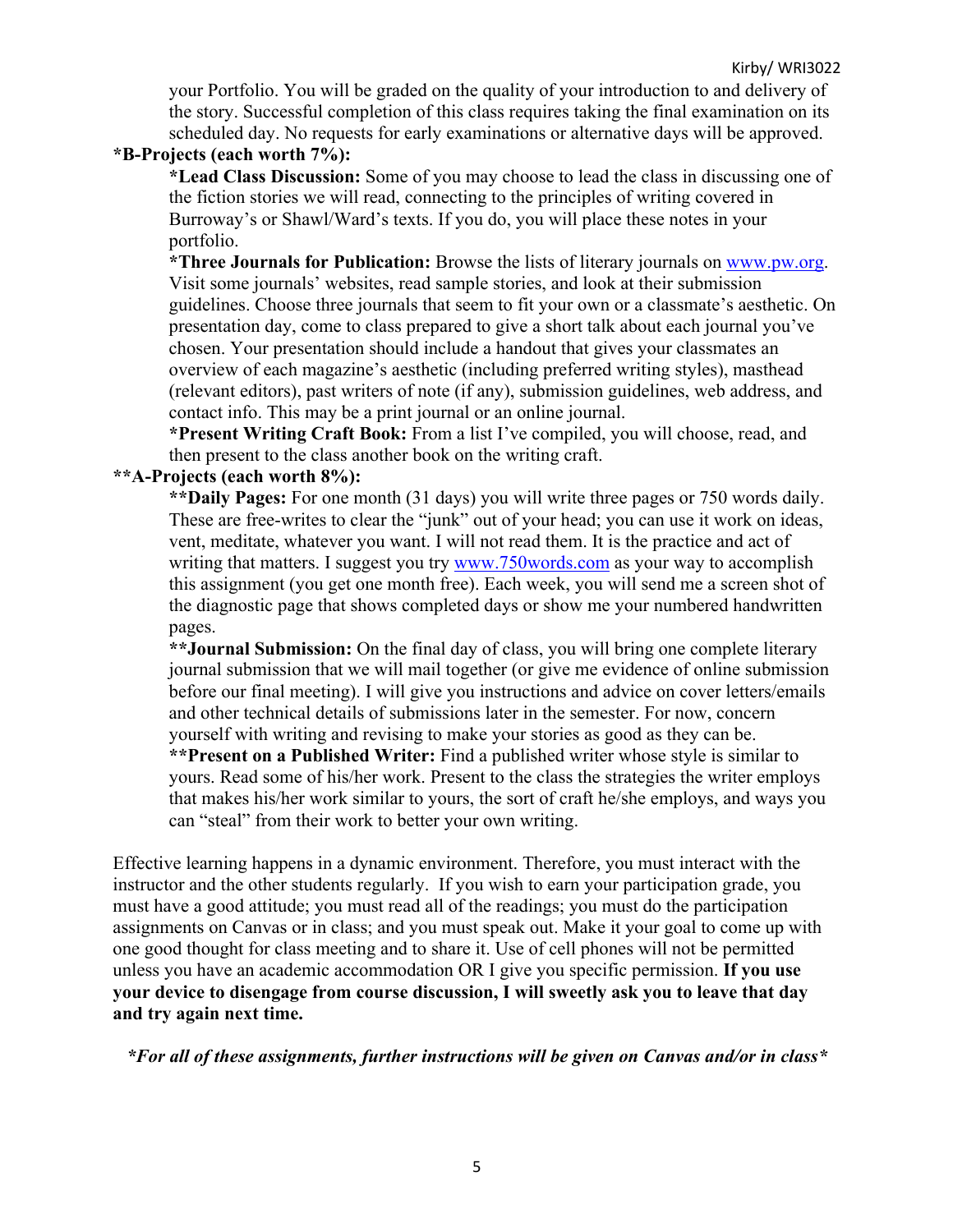# **There are a lot of people in this course and I am shy about speaking or sharing my writing publicly. Do I really have to talk and share my work? And if I do, how do I know that I will not be treated unkindly?**

First, I feel you. I actually have a strong sense of stranger danger and hate talking in front of people. I am nervous every time I teach, but practice has made it easier and easier.

Second, it is important for you to practice speaking and sharing writing publicly now when you are in a safe space with an advocate (me); again, practice will make it easier and easier. Respect in this course is a must. Again, this course is a safe space. As we discuss and analyze each other's works that may address potentially emotional topics, we will encounter many different viewpoints. Much of the work we will do in this course is cooperative. You should think of all your reading, writing, and speaking for and in course as public, not private, discourse. **By continuing in this course, you acknowledge that your work will be viewed by others in the course.**

For those of you who are already strong and confident in your opinions and abilities, be sensitive to others who are not. Sometimes take the lead in recognizing when others want to talk, asking them for their opinion and feedback. In order to be a good participant in this course, you must be sensitive to your fellow learners, recognizing them as human just as you are.

As we share our work, personal insults and comments will not be tolerated. I will ask you to leave the discussion or class if you cannot be kind. If you aren't sure how to phrase your opinion, please ask me.

For all of us, assume the best about the person speaking. Sometimes we need to hear what we are saying before we understand exactly what we are saying. Ask for clarification; respectfully disagree. The best rule to follow: **be kind.**

Just like the rest of life, you won't earn partial credit for activities: you either get full credit or not at all (in which case, I will give you an opportunity to try again).

### **So what do I need to get for a contracted grade? 70-79%: C**

To earn a C grade in this class, you will:

- 1. Read every assigned text, keeping a reading log/exploratory journal (10%);
- 2. Contribute to class discussion every class;
- 3. Miss no more than 3 classes this semester;
- 4. Come to class on time;
- 5. Read your peers' work and write a 250-400 word response for each (25%);
- 6. Actively participate in workshops, leading three (15%);
- 7. Write three original short stories (2000-5500 words each) (15%);
- 8. Participate in a reading of your revised work (Final Exam 10%);
- 9. Submit a portfolio that contains all your written work over the semester.

*\*For a grade of C, you will be an active and positive contributor to our classes, offering a respectful spirit and coming up with insightful ideas and worthwhile feedback.*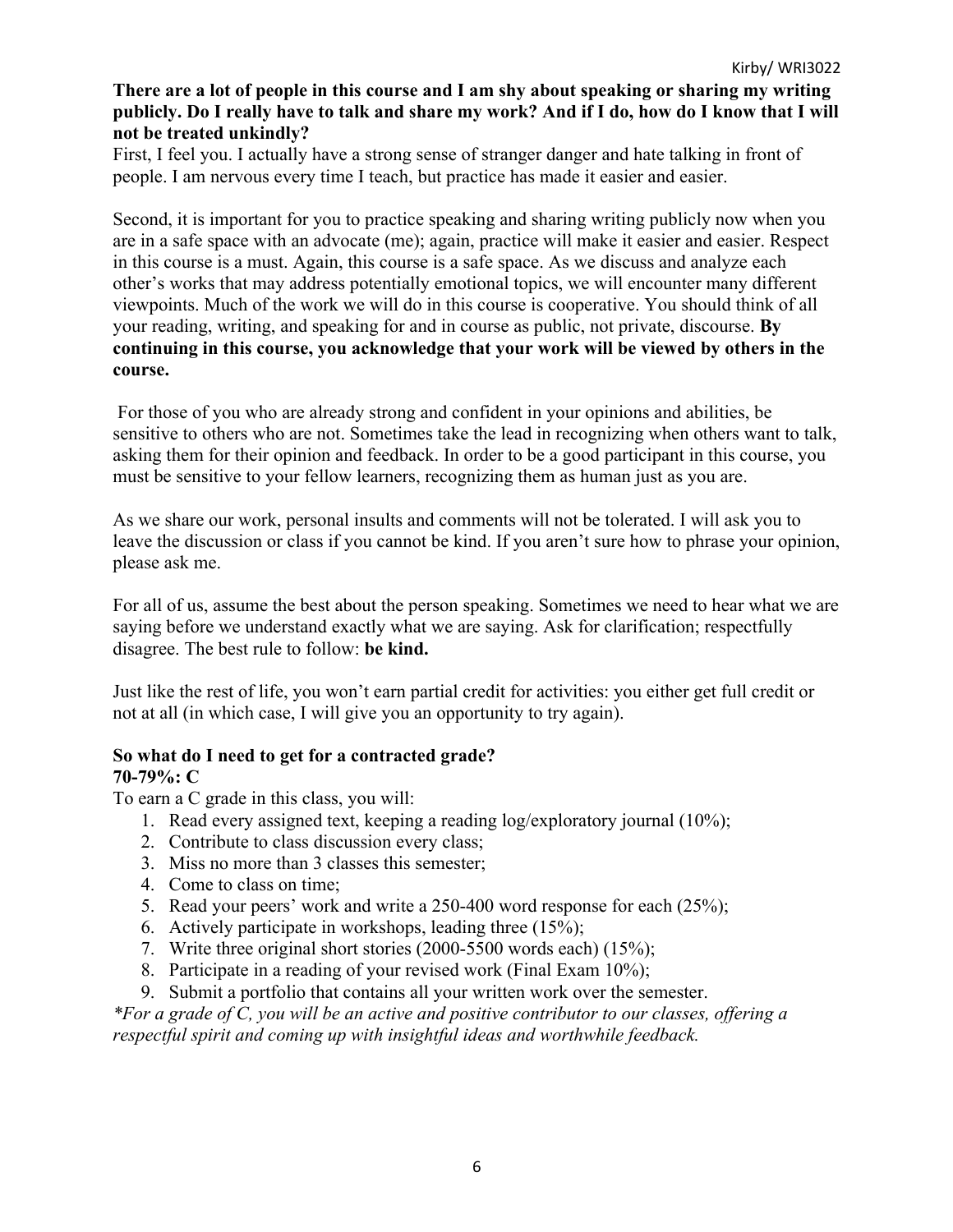I will not accept work that does not meet with the quality expected of a C. If you do not do Cquality work, then I will not accept it. The fluctuation in the percentage allows that there can be variable effort and quality put in at the C level. Thus you can earn a C- or a C+.

### **80-89%: B**

To earn a B grade in this class, you will do **all of the above C assignments (75%)**, **included a revised short story in your portfolio (3%),** as well as **choose one of the assignments (7%)** below.

**B1**. Lead class discussion on one of the short stories or one of the craft books we are reading as a class;

**B2.** Present a list of 3 journals/magazines that would be fitting for you to publish one of your stories in, providing a sheet for the class that lists submission requirements for each publication;

**B3.** Choose one of the craft books below (or propose one to me), read it, and present on it in class.

*Bird by Bird* Anne Lamott *On Writing* Steven King *The War of Art* Steven Pressfield *The Writing Life* Annie Dillard *Walking on Water* Madeleine L'Engle *How to Write Bestselling Fiction* Dean Koontz *On Writing Well* William Zinsser *Writing Down the Bones* Natalie Goldberg *Telling True Stories* Mark Kramer *The New New Journalism* Robert Boynton *The Writer's Journey* Christopher Vogler *Burning Down the House* Charles Baxter *The Art of Fiction* John Gardner *On Becoming a Novelist* John Gardner *The Story Grid* Shawn Coyne

*\*For a grade of B, you will be an active and positive contributor to our classes, offering a respectful spirit and coming up with insightful ideas and worthwhile feedback.*

I will not accept work that does not meet with the quality expected of a B. If you do not do Bquality work, then I will not accept it. The fluctuation in the percentage allows that there can be variable effort and quality put in at the B level. Thus you can earn a B- or a B+.

## **90-100%: A**

To earn an A grade in this class you will **do all of the C assignments (75%)**, **included a revised short story in your portfolio (3%)**, **two B assignments (14%)**, and **one of the A assignments (8%)** below:

**A1.** Write 750 words a day for a month (30 days);

**A2.** Actually submit one of your short stories to a journal or a contest;

**A3.** Find a published writer who writes similarly to you. Read some of his/her work. Present to the class the things this writer does that makes his/her work similar to yours, what sort of craft does he/she employ, and ways you can "steal" from his/her methods to make your writing better.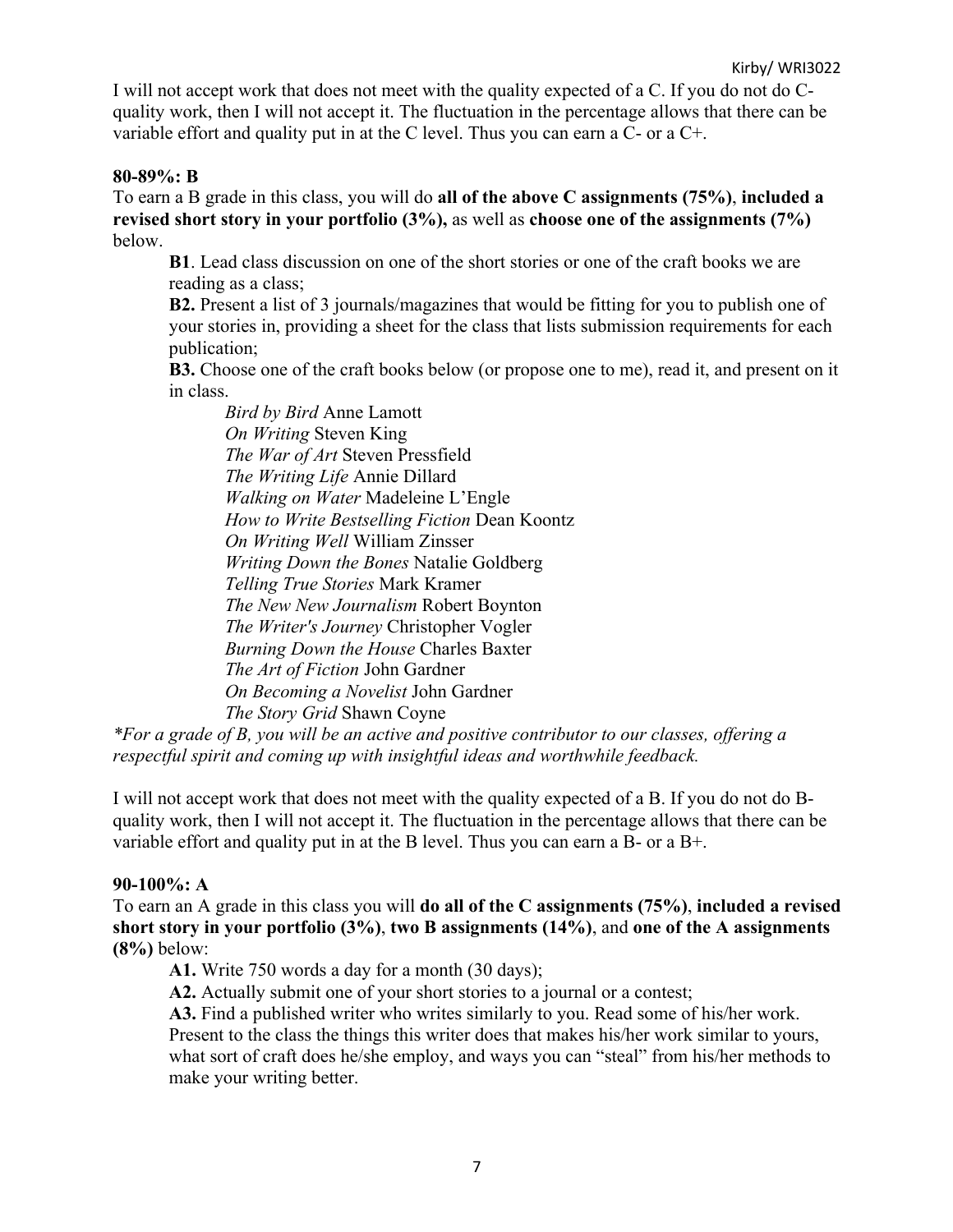*\*For a grade of A, you will be an active and positive contributor to our classes, offering a respectful spirit and coming up with insightful ideas and worthwhile feedback.*

I will not accept work that does not meet with the quality expected of an A. If you do not do A-quality work, then I will not accept it. The fluctuation in the percentage allows that there can be variable effort and quality put in at the A level. Thus you can earn an A- or an A (sorry there are no  $A + s$ , but you are all  $A + in$  my heart).

## I**t's halfway through the course, and I haven't had any emails from you about my grade. How will I know if I am awesome and still on contract? Should I be nervous?**

First, you are awesome! Never doubt that. Your grades do not make you an awesome person; how you engage in life does. But I know we all care about grades, so second, if you are doing the assignments according to one of the contracts listed above and you have not heard from me about them, it means that you are doing a great job and are on track for your contracted grade. **The only time I will initiate contact about your grade is if you are NOT meeting your contract.** However, you are always welcome to ask me about your grade or performance in course at any time in the semester.

| $A$ 93-100    | $B+87-89$     | $C+77-79$     | $ID+67-69$    | <b>F</b> Less than 59 |
|---------------|---------------|---------------|---------------|-----------------------|
| $A - 90 - 92$ | B 83-86       | $ C 73-76 $   | $ D 63-66 $   |                       |
|               | $B - 80 - 82$ | $C - 70 - 72$ | $D - 60 - 62$ |                       |

## **Grades will be based on the following:**

# **STATE AUTHORIZATION**

State authorization is a formal determination by a state that Point Loma Nazarene University is approved to conduct activities regulated by that state. In certain states outside California, Point Loma Nazarene University is not authorized to enroll online (distance education) students. If a student moves to another state after admission to the program and/or enrollment in an online course, continuation within the program and/or course will depend on whether Point Loma Nazarene University is authorized to offer distance education courses in that state. It is the student's responsibility to notify the institution of any change in his or her physical location. Refer to the map on State Authorization to view which states allow online (distance education) outside of California.

# **INCOMPLETES AND LATE ASSIGNMENTS**

All assignments are to be submitted/turned in by the times they are due as indicated on Canvas or the course schedule. All readings should be done by the day listed. Incompletes will only be assigned in extremely unusual circumstances.

# **PLNU COPYRIGHT POLICY**

Point Loma Nazarene University, as a non-profit educational institution, is entitled by law to use materials protected by the US Copyright Act for classroom education. Any use of those materials outside the class may violate the law.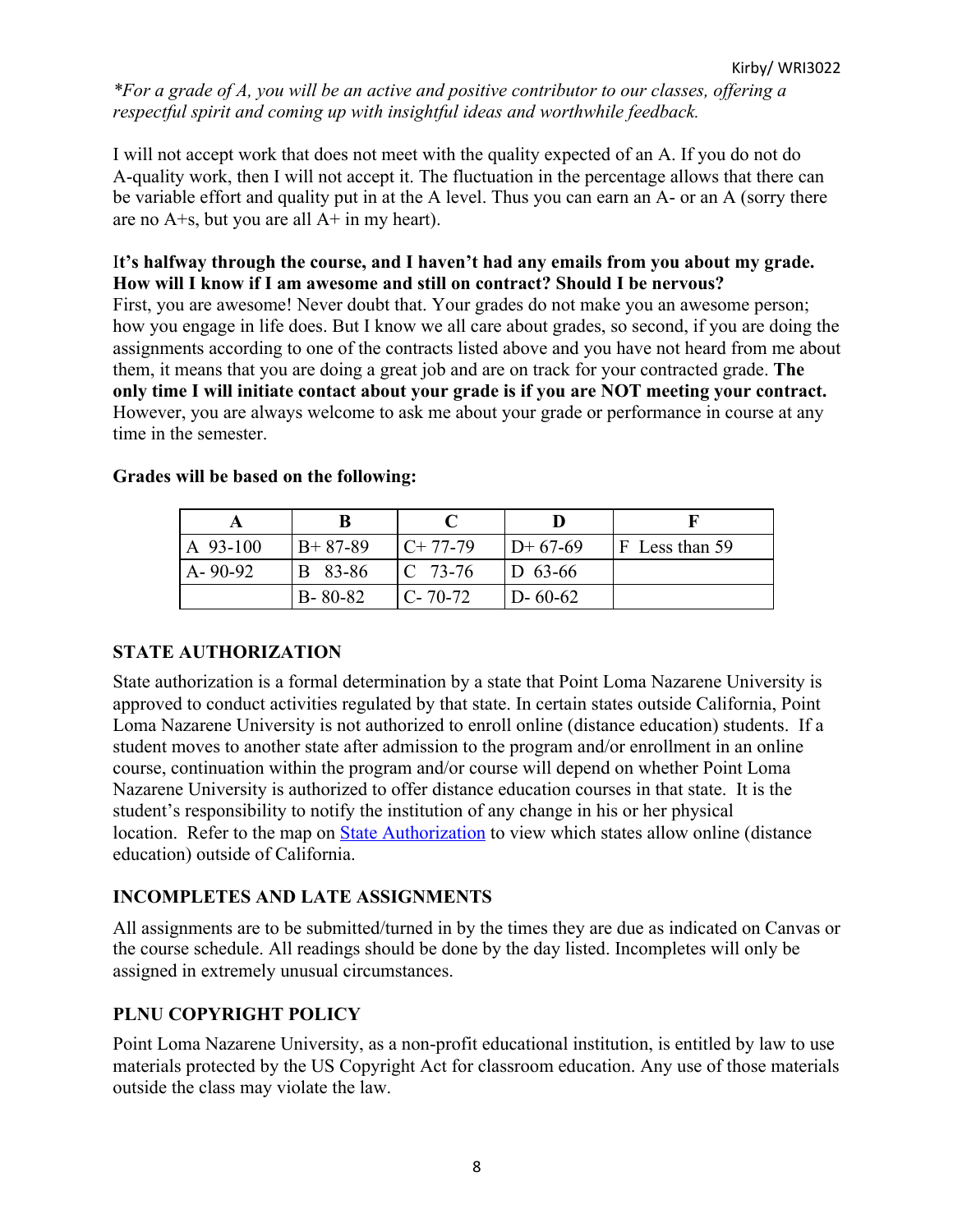# **PLNU ACADEMIC HONESTY POLICY**

Students should demonstrate academic honesty by doing original work and by giving appropriate credit to the ideas of others. Academic dishonesty is the act of presenting information, ideas, and/or concepts as one's own when in reality they are the results of another person's creativity and effort. A faculty member who believes a situation involving academic dishonesty has been detected may assign a failing grade for that assignment or examination, or, depending on the seriousness of the offense, for the course. Faculty should follow and students may appeal using the procedure in the university Catalog. See Academic Policies for definitions of kinds of academic dishonesty and for further policy information.

# **PLNU ACADEMIC ACCOMMODATIONS POLICY**

PLNU is committed to providing equal opportunity for participation in all its programs, services, and activities. Students with disabilities may request course-related accommodations by contacting the Educational Access Center (EAC), located in the Bond Academic Center (EAC@pointloma.edu or 619-849-2486). Once a student's eligibility for an accommodation has been determined, the EAC will issue an academic accommodation plan ("AP") to all faculty who teach courses in which the student is enrolled each semester.

PLNU highly recommends that students speak with their professors during the first two weeks of each semester/term about the implementation of their AP in that particular course and/or if they do not wish to utilize some or all of the elements of their AP in that course.

Students who need accommodations for a disability should contact the EAC as early as possible (i.e., ideally before the beginning of the semester) to assure appropriate accommodations can be provided. It is the student's responsibility to make the first contact with the EAC.

# **PLNU ATTENDANCE AND PARTICIPATION POLICY**

Regular and punctual attendance at all class sessions is considered essential to optimum academic achievement. If the student is absent for more than 10 percent of class sessions, the faculty member will issue a written warning of de-enrollment. If the absences exceed 20 percent, the student may be de-enrolled without notice until the university drop date or, after that date, receive the appropriate grade for their work and participation.

## **PLNU COVID POLICY**

*Our updated masking policy effective August 4, 2021:*

Individuals on a Point Loma campus, **regardless of vaccination status**, **must be masked indoors.**

Individuals on a Point Loma campus who are **unvaccinated should remain masked outdoors** when 6 feet of distance cannot be maintained.

Individuals on a Point Loma campus who are **vaccinated may remain unmasked outdoors.**

Even if you aren't masking and distancing elsewhere, I'm asking you to respect these requirements while you are in the classroom or doing other course-related activities. If you don't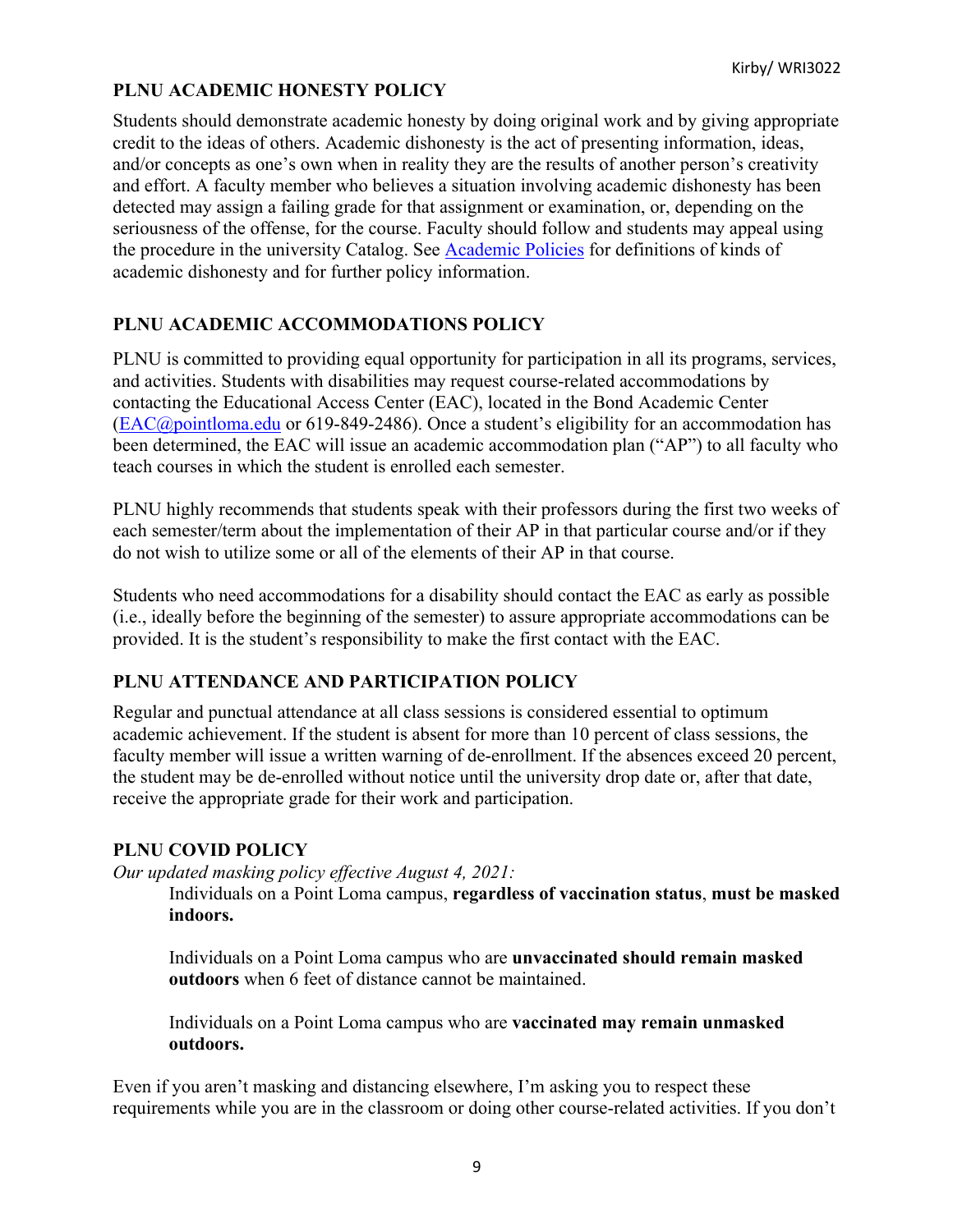want to wear a mask, I respect that choice, but I will ask you to leave our gathering which will count as an absence for the day.

# **SPIRITUAL CARE**

Please be aware PLNU strives to be a place where you grow as whole persons. To this end, we provide resources for our students to encounter God and grow in their Christian faith.

If students have questions, a desire to meet with the chaplain or have prayer requests you can contact the Office of Spiritual Development.

## **USE OF TECHNOLOGY**

In order to be successful, you'll need to meet the minimum technology and system requirements; please refer to the *Technology and System Requirements* information.

Problems with technology do not relieve you of the responsibility of participating, turning in your assignments, or completing your class work.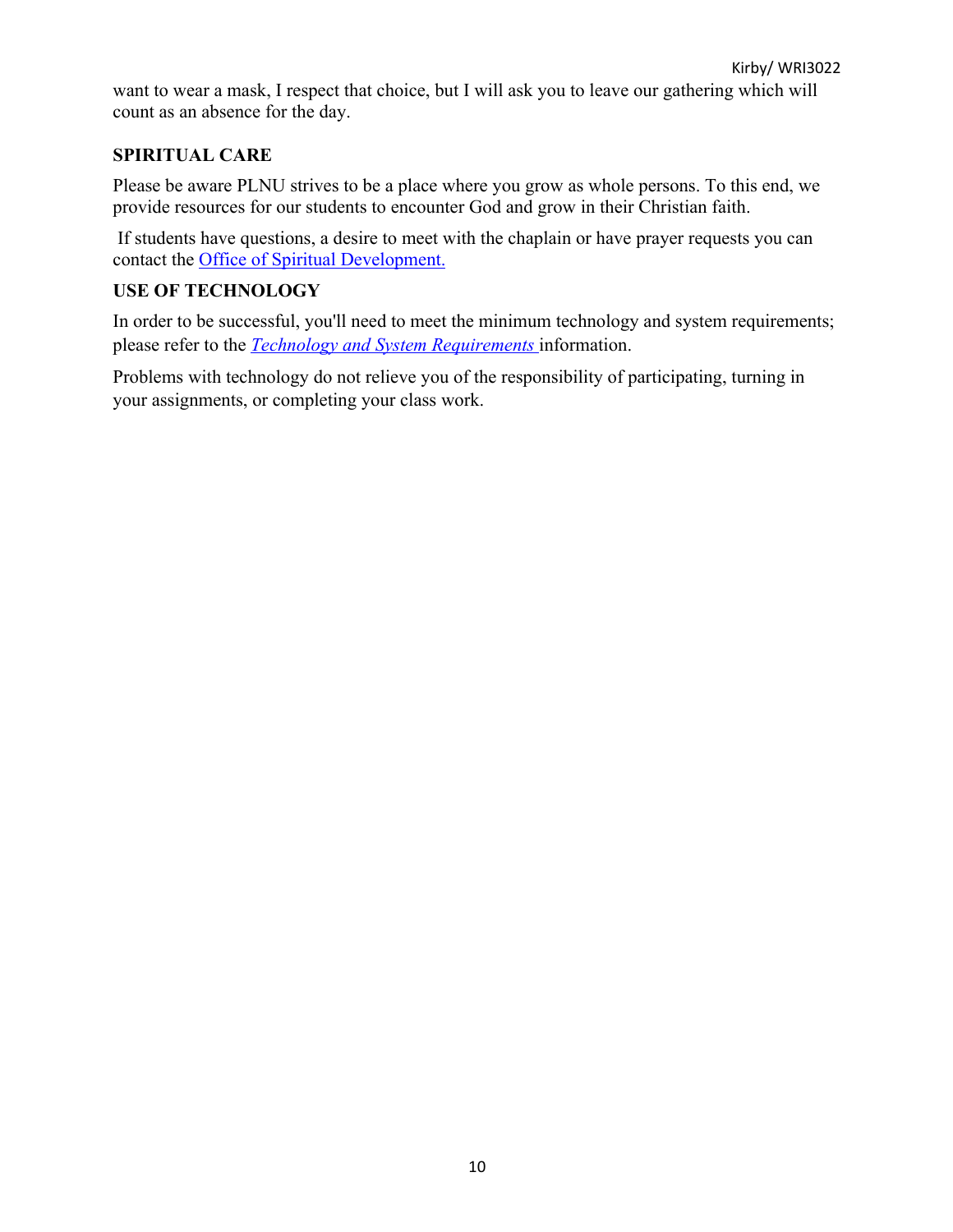## **ASSIGNMENTS AT-A-GLANCE**

#### **Schedule**

### **(\*Subject to Change as needed to facilitate course goals\*)3 :**

Readings and assignments are due on the date listed. *WF* denotes readings from *Writing Fiction. WtO* denotes readings from *Writing the Other* (Canvas) denotes readings can be found on Canvas in PAGES section

## **Week 1**

| 2 September | Syllabus/Getting to Know You |
|-------------|------------------------------|
|-------------|------------------------------|

#### **Week 2**

| 7 September | $W F$ CH 1 – Whatever Works: 1 - 21<br><i>WF</i> CH 9 – Play It Again: 201 - 211    |
|-------------|-------------------------------------------------------------------------------------|
|             | Le Guin Steering the Craft "Appendix: The Peer Group Workshop": 127–135<br>(Canvas) |
| 9 September | <b>Short Story Handout</b><br>$WF$ CH 2 – Seeing is Believing: 22 - 43              |

|--|--|

| 14 September | $W F CH 3 - Building Character: 44 - 74$   |
|--------------|--------------------------------------------|
|              | Bisson "They're Made Out of Meat" (Canvas) |
| 16 September | $WtO: 1-46$                                |
|              | <b>DUE:</b> Short Story 1                  |

#### **Week 4**

| 21 September | Workshop $#1$ , Group 1  |
|--------------|--------------------------|
| 23 September | Workshop $\#1$ , Group 2 |

#### **Week 5**

| 28 September | Workshop $#1$ , Group 3  |
|--------------|--------------------------|
| 30 September | Workshop $\#1$ , Group 4 |

#### **Week 6**

| <b>5 October</b> | $WtO: 47-66; 85-97$                       |
|------------------|-------------------------------------------|
| 7 October        | $WF$ CH 4 – The Flesh Made Word: 75 - 100 |

Final Disclaimer: You will write A LOT. Writing is a muscle that must be exercised.

<sup>&</sup>lt;sup>3</sup> I reserve the right to change the syllabus as needed to facilitate our course goals. You will receive notification of these changes; after which time, you are responsible for required material.

Disclaimer: This class is taught at the college level; therefore, reading materials may be adult and/or controversial in connotation and/or denotation. The purpose of presenting such material is to expose you to various viewpoints viewpoints that will act as sources for discussions. For this reason, no alternate materials will be provided.